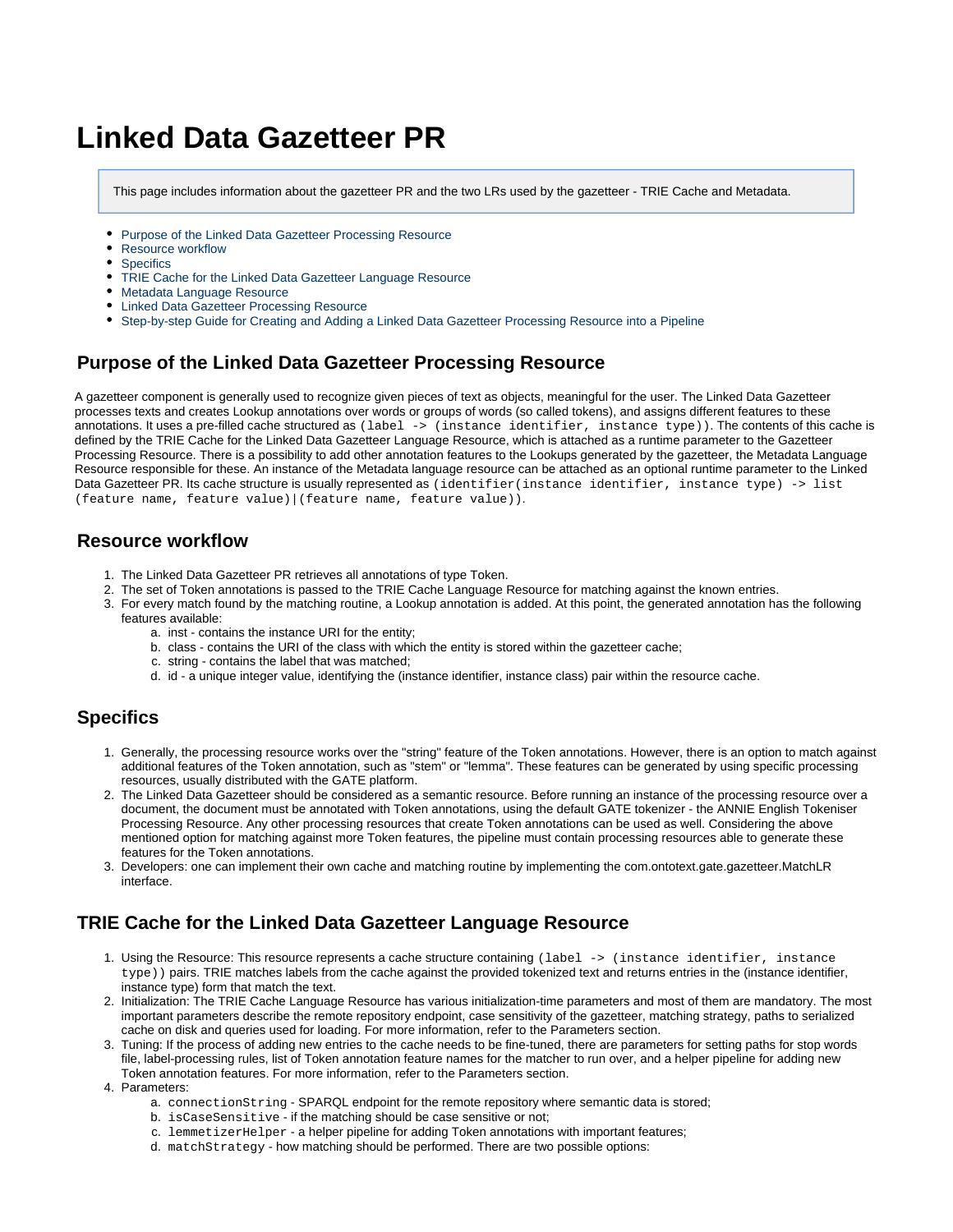- i. LEFTMOST\_LONGEST matches only the leftmost longest possible match. Example: if you have "Anton Atanassov" and "Atanassov" as labels in the cache (they are going to be matched) and you have a sentence "Anton Atanassov works at Ontotext" the algorithm will match only "Anton Atanassov" and there will be no "Atanassov" Lookup annotation. This way no nested annotations will be created.
- ii. ALL matches all that can be matched. The above example will match both "Anton Atanassov" and "Atanassov".
- e. path2dic the path where cache will be serialized and from which the LR tries to deserialize it on subsequent initialization;
- f. (optional) path2ignorewords the path to a plain text file containing words that should be ignored when filling the cache;
- g. (optional) path2rules the path to a groovy source code file containing rules for re-writing a label. The source must contain a workFlow method that returns a set of Strings. The groovy code is used for creating derivatives of a label. When a label is added to the cache, all its derivatives are added as well. For example, let's say you want to lookup the label "Obama, Barak" but in most articles the mention of the name is "Barak Obama". You can use a rule in the groovy code so when you pass "Obama, Barak" you get "Obama, Barak", "Barak Obama" and both labels are added to the cache for matching.
- h. queryFile URL of a file containing SPARQL queries that return a list of triplets <URI instance, Literal label, URI type>. The SPARQL queries in the file are separated by @@@. They are executed one after another and the result of each is fed to the cache. If there is no file for deserialization in path2dic, the queries are executed on the SPARQL server defined in connectionString. SPARQL variables bound to elements of the triplets:

?concept <-> URI instance; ?literal <-> Literal label; ?type <-> URI type.

- - i. shouldCreateDump if the cache should be serialized (default is true);
	- j. tokenFeatures the cache matches according to the values of the features listed in this list. It is tightly coupled with the parameter lemmetizerHelper;
	- k. (optional) updateable in some cases, after initial loading, the cache should not be available for updates. Set this to 'false', if needed.

Note: The SPARQL endpoint has to be opened or the security has to be off, because there are no parameters for user name and password.

## <span id="page-1-0"></span>**Metadata Language Resource**

- 1. Using the Resource: This resource represents a cache structure containing (identifier(instance URI, class URI) -> list of semantic metadata features in the (identifier(feature value, feature name)) form). It is used by the Linked Data Gazetteer Processing Resource to assign additional features to the generated Lookup annotations. The Metadata Language Resource and the TRIE Cache Language Resource are very tightly coupled as they need to use common structures to identify the entity instances represented by the Lookup annotations.
- 2. Initialization: This Language Resource has several initialization parameters, two of which are mandatory. The parameters include location of the SPARQL endpoint for cache loading, paths to the shared structures with the TRIE Cache Language Resource, and path to a file containing queries used to load the cache.
- 3. Parameters:
	- a. connectionString SPARQL endpoint for the remote repository where semantic data is stored;
	- b. indexFilePath path to the filesystem location where cache will be serialized;
	- c. pathToEntityPoolFolder the location of the Entity Pool structure, shared with the TRIE Cache Language Resource. The value of this parameter must be exactly the same as the value of the 'path2dic' parameter of the TRIE Cache.
	- d. queryFilePath the path to the file with queries to load the resource data.

## <span id="page-1-1"></span>**Linked Data Gazetteer Processing Resource**

- 1. Using the Resource: This Processing Resource runs over the document text and produces Lookup annotations with (optionally) semantic data features. It uses the TRIE Cache Language Resource and (optionally) the Metadata Language Resource.
- 2. Runtime parameters:
	- a. cacheLR this is the TRIE Cache Language Resource that will be used for matching;
	- b. (optional) inputAsName the name of the annotation set where the Token annotations are, the default is <null>, i.e. the default annotation setting;
	- c. (optional) metadataLR the Metadata Language resource bound to the corresponding TRIE Cache Language resource.

## <span id="page-1-2"></span>**Step-by-step Guide for Creating and Adding a Linked Data Gazetteer Processing Resource into a Pipeline**

- 1. Open a GATE Developer instance.
- 2. (Optional) Load the GATE application where the Gazetteer PR is to be added.
- 3. Load the gazetteer CREOLE plugin:
	- a. File -> Manage CREOLE plugins.
		- b. Click on + button.
		- c. Type in the directory location (prefixing it with 'file://') or use the 'Select a Directory' button.
		- d. Click 'OK' and select the 'Load Now' option for the newly loaded plugin.